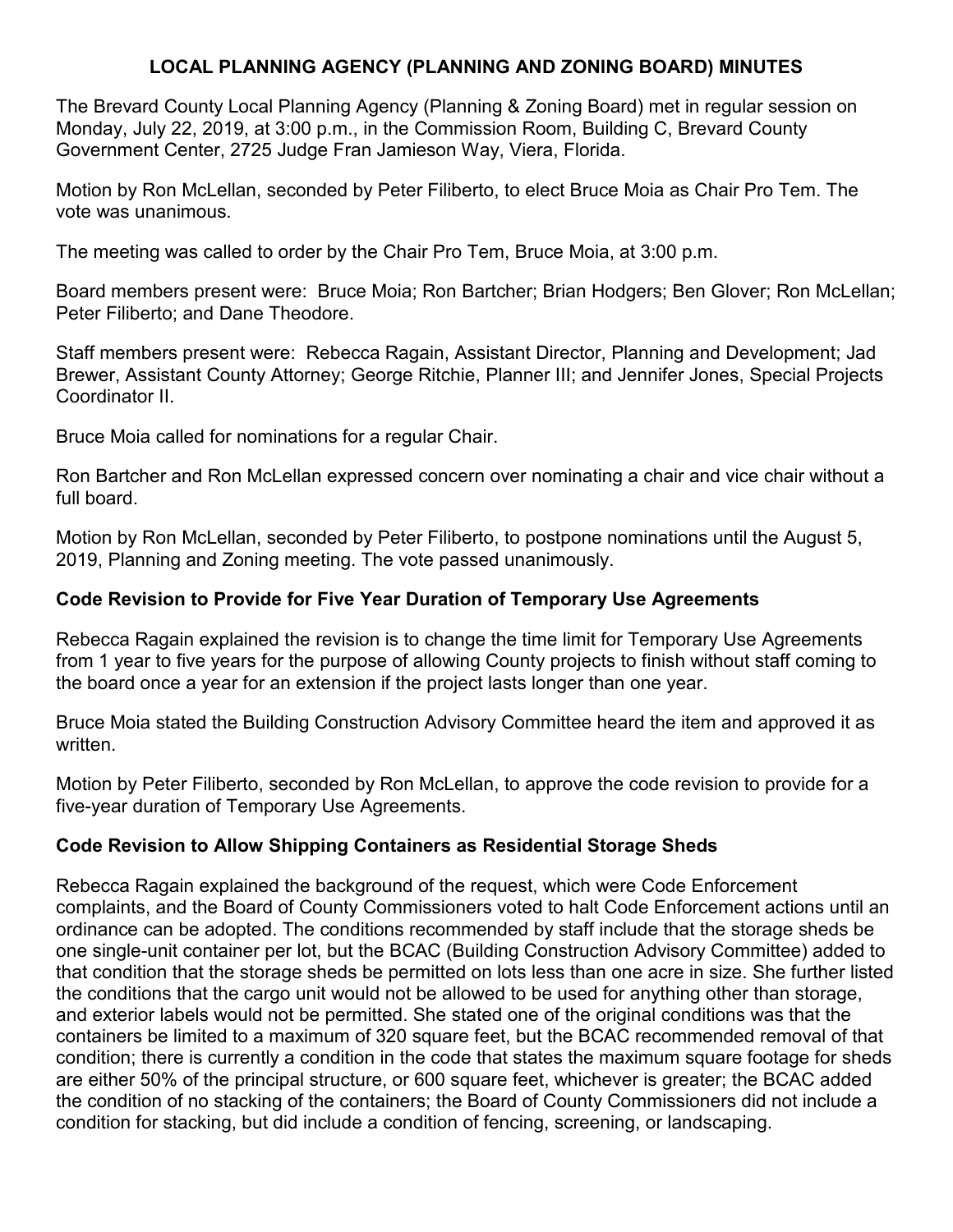LPA (P&Z) Minutes July 22, 2019 Page 2

Bruce Moia stated the BCAC (Building Construction Advisory Committee) thought the containers are similar to sheds, so they should look more like sheds.

Peter Filiberto asked if the requirement is one acre for a 40-foot container. Ms. Ragain replied that under the BCAC conditions, someone could have a container on less than one acre. Mr. Filiberto asked if a 20-foot container could be placed on a half-acre. Ms. Ragain replied yes.

Dane Theodore asked why the BCAC removed the requirement for the containers to be shielded from view by fencing, screening, or landscaping.

Mr. Moia stated the BCAC felt that if someone is using a shipping container as a storage unit, it's no different than a shed, so why have that condition on one and not the other, especially on larger lots. Mr. Theodore noted that sheds are a little more attractive than shipping containers.

Ron Bartcher stated he shares the same concern as Mr. Theodore and noted that some of the containers are bright colors. He suggested a condition that the containers be aesthetically consistent with the residential area.

Mr. Moia asked staff if there is a height limit on the containers. Ms. Ragain replied it is 35 feet, the same as a principal structure. Mr. Moia said someone could build a 35-foot shed and paint it red, but there is a condition that the containers cannot be stacked.

Mr. Theodore asked about the acreage requirement and stated he doesn't have a problem with containers on agricultural property. Mr. Moia pointed out that the whole issue began on property that was zoned agricultural. Mr. Theodore stated it seems the County Commission is in favor of the shipping containers, but he is having a difficult time with allowing them on residential properties of one acre or less because it seems intrusive. He said his recommendation is that there at least be a landscape buffer from the neighbors. Mr. Moia asked if Mr. Theodore's recommendation is that the containers not be allowed on lots less than one acre. Mr. Theodore stated he does not have a problem if a lot is one to five acres.

Brian Hodgers asked what the requirement of a building permit entails since the containers are placed on lots and not built. Ms. Ragain replied they will be required to be anchored, and the Building Department will look at the materials. She noted that pre-manufactured sheds also need a building permit for anchoring and setbacks. Mr. Hodgers asked if the Building Department has the right to deny the permit. Ms. Ragain replied yes, if the requirements are not met. She further explained if there was a screening or aesthetic requirement, the zoning division will review those permits. Mr. Hodgers asked if that process is detailed in the ordinance, because his understanding is if someone has one acre or less you can put one container that could be a monstrosity that shouldn't be allowed. He asked if zoning can deny something like that. Ms. Ragain stated zoning looks at every permit and compares it to the zoning code to make sure it meets the zoning requirements. Typically, there are not aesthetic requirements, and similar to houses, zoning cannot review those kinds of things; zoning reviews size and placement.

Peter Filiberto suggested that if a lot is under one acre, the container should be 20 feet instead of 40 feet.

Bruce Moia asked staff if the board can recommend limiting the size. Ms. Ragain replied yes. Mr. Moia asked if the widths and depths are standard, or if they vary. Ms. Ragain stated they vary, but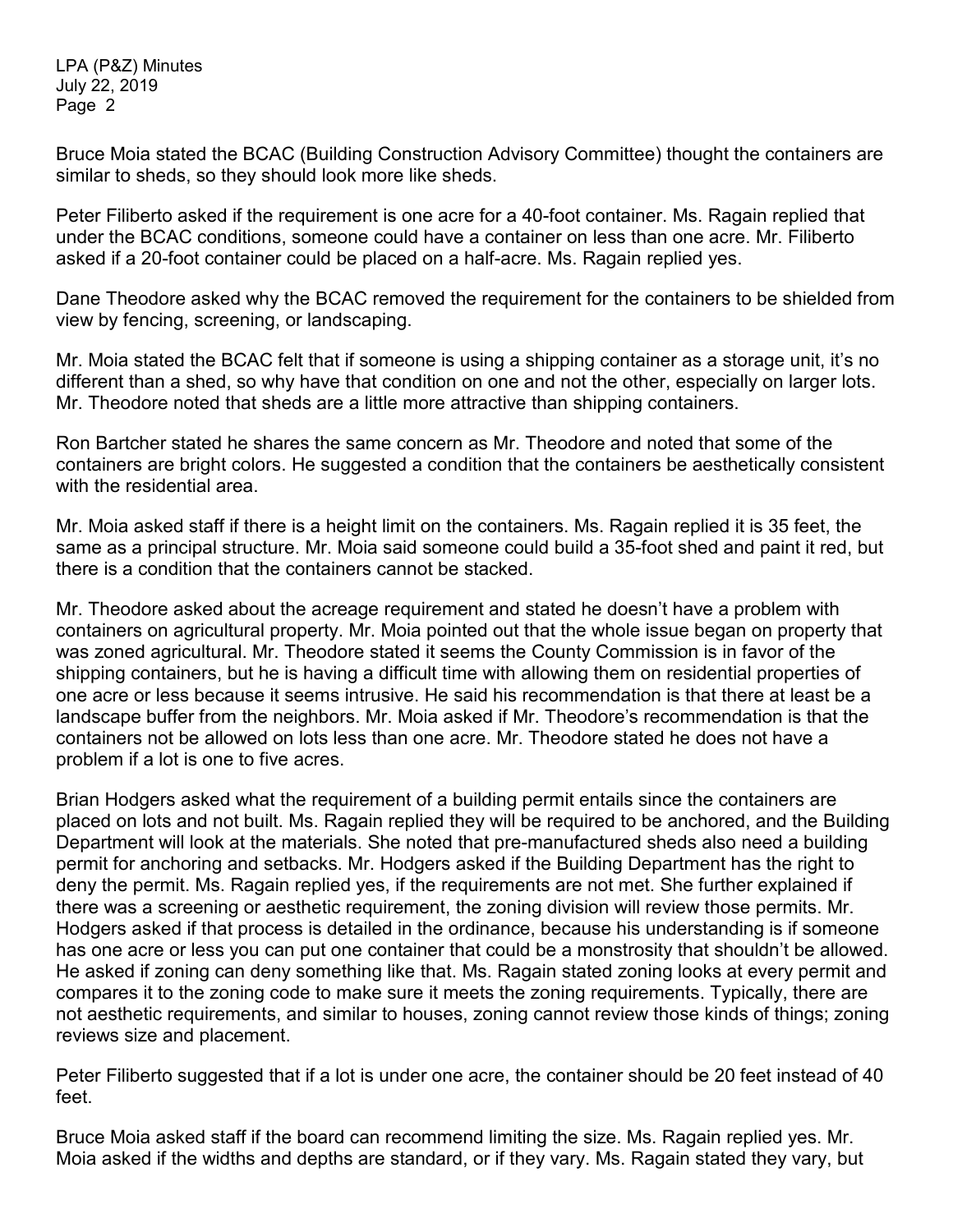LPA (P&Z) Minutes July 22, 2019 Page 3

typically they are 8 feet in width and depth, and the lengths vary from 16 feet to 40 feet. Mr. Moia stated it might be better to limit the size by square-foot instead of dimension. He said if a shed can be 600 square feet or 50% the living area of a house, so as long as you had more than a 1,200 squarefoot house you could have a pretty big shed, which would be bigger than one of these containers. He asked if there is a limit as to how many accessory structures can be on a lot. Mr. Ritchie replied one accessory structure is allowed for the first 7,500 square feet of lot space, and one for each 12,000 feet thereafter, which would allow up to four buildings on a lot.

Mr. Bartcher screening could be something the board could use as opposed to requiring them to be painted a nice color. Mr. Theodore stated if they want a screening requirement, it has to be in the ordinance; otherwise, it's not going to happen. Ms. Ragain stated that's correct; if it's not in the code, it would not be required as part of the permit review.

Motion by Peter Filiberto to approve the ordinance, limiting the shipping containers to 20 feet if the applicant is under a single acre, and also making them aesthetically compliant to the surrounding area.

Mr. Moia suggested they be compliant only to the principal structure. Mr. Bartcher asked if that is something staff can enforce. Ms. Ragain replied it would be subjective.

Dane Theodore seconded for discussion.

Mr. Bartcher asked if the board could stipulate a landscape buffer, or vegetative buffer. He said he likes the idea of having a vegetative buffer because it would look better and fit in with the neighborhood, and something that over time would eventually hide them.

Ben Glover asked how the board feels about not allowing the containers on less than one acre. Mr. Filiberto stated that's why he suggested the 20-foot rule, because a 20-foot container is not as intrusive as a 40-foot container.

Mr. Glover stated he agrees with that, but if someone wants a shed, they should build a shed. He said these are commercial tools being placed on residential property for neighbors to see, and he doesn't agree with allowing them on lots under an acre.

Bruce Moia called for a vote on the motion as stated, and it failed unanimously.

Motion by Dane Theodore, seconded by Ben Glover, to approve the ordinance with the following conditions: a.) the use of only one single-unit shipping container per residential lots of less than one acre; b.) building permits are required; c.) no other use is allowed within the container other than storage; d.) no exterior labels or wording on the container; e.) no stacking of shipping containers; f.) a shipping container approved under this section will not be deemed a temporary use allowed under Section 62-2117.5; g.) shipping containers shall be located behind the principal structure and shielded from view by fencing, screening, or landscaping, on lots less than five acres; h.) shipping containers shall not be allowed on lots less than one acre. The motion passed 6:1, with Bruce Moia voting nay.

### **Barbara J. and Joseph J. Tulskie, Jr.**

An amendment to an existing BDP (Binding Development Plan), in a BU-2 (Retail, Warehousing, and Wholesale Commercial) zoning classification. The property is 1.55 acres, located on the southeast